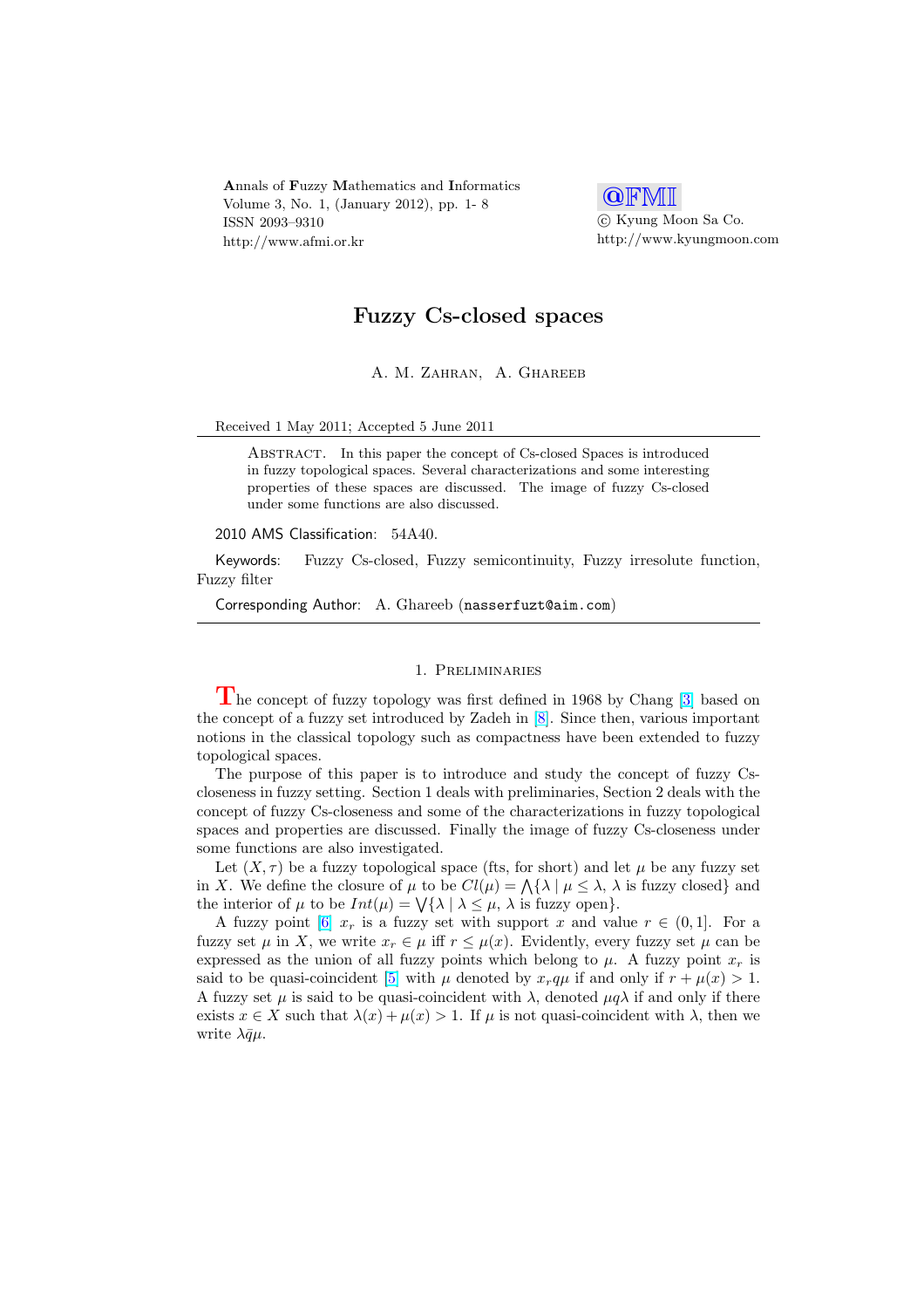<span id="page-1-0"></span>**Definition 1.1** ([5]). A fuzzy set A is said to be q-neighborhood if a fuzzy point  $x_r$ if there exist a fuzzy open set U with  $x_r qU \leq A$ .

**Definition 1.2.** A fuzzy set  $\mu$  in a fts X is said to be:

- (i) Fuzzy semiopen [2] (fso, for short) if  $\mu \leq Cl(Int(\mu)),$
- (ii) Fuzzy se[mic](#page-7-0)losed [2] (fsc, for short) if  $Int(Cl(\mu)) \leq \mu$ ,
- (iii) Fuzzy regular semiopen  $[1]$  (frso, for short) if there exists a fuzzy regular open set  $\lambda$  such that  $\lambda \leq \mu \leq Cl(\lambda)$ ,
- (iv) Fuzzy semiopen [ne](#page-7-0)ighborhood [2] of a fuzzy point  $x_r$  if there exists a fuzzy semiopen set  $\lambda$  su[ch](#page-7-0) that  $x_r \in \lambda \leq \mu$ .

**Definition 1.3** ([2]). The inters[ect](#page-7-0)ion of all fuzzy semiclosed sets containing a fuzzy set  $\mu$  is called a fuzzy semiclosure of  $\mu$  and will be denoted by  $Scl(\mu)$ . The union of all f[uz](#page-7-0)zy semiopen sets contained in a fuzzy set  $\mu$  is called a fuzzy semi-interior of  $\mu$ and will be denoted by  $Sint(\mu)$ .

**Lemma 1.4.** Fo[r a](#page-7-0) fuzzy set  $\mu$  in a fts X, the following are true

- (i) Every fuzzy regular semiopen set is fuzzy semiopen and semiclosed,
- (ii)  $Scl(\mu)$  is fuzzy regular semiopen for each fuzzy semiopen set  $\mu$  in X.

**Definition 1.5** ([7]). Let  $(X, \tau)$  be a fts. A family of fuzzy sets  $\xi = {\lambda_\alpha : \alpha \in \Delta}$ **Definition 1.5** ([*i*]). Let  $(X, 7)$  be a fits. A family of fluzzy sets  $\xi = {\lambda_{\alpha} : \alpha \in \Delta}$  in X is said to be a cover of X if  $\bigvee_{\lambda_{\alpha} \in \Delta} \lambda_{\alpha} = 1$  and a subfamily of  $\xi$  having a similar property is called a subcover of  $\xi$ . A fuzzy topological space  $(X, \tau)$  is said to be a fuzzy compact (resp. semicompact) if every cover of  $X$  by fuzzy open (resp. semiopen) sets ha[s a](#page-7-0) finite subcover.

**Definition 1.6** ([2]). A function  $f: (X, \tau) \to (Y, \delta)$  is said to be fuzzy irresolute (resp. semicontinuous) if the inverse image of a fuzzy semiopen (resp. open) set in Y is a fuzzy semiopen (resp. semiopen) set in  $X$ .

**Lemma 1.7** ([2]). A function  $f: (X, \tau) \to (Y, \delta)$  is fuzzy irresolute if and only if  $Scl(f^{-1}(\lambda)) \leq f^{-1}(Scl(\lambda))$  $Scl(f^{-1}(\lambda)) \leq f^{-1}(Scl(\lambda))$  $Scl(f^{-1}(\lambda)) \leq f^{-1}(Scl(\lambda))$  for each fuzzy set  $\lambda$  in Y

**Lemma 1.8** ([2]). A function  $f : (X, \tau) \to (Y, \delta)$  is fuzzy semicontinuous if and only if  $Scl(f^{-1}(\lambda)) \leq f^{-1}(Cl(\lambda))$  for each fuzzy set  $\lambda$  in Y

**Definition 1.9** ([4]). A fuzzy *filter base* on X is a non-empty collection  $\zeta$  of fuzzy sets on  $X$  satisfy the conditions:

- (i)  $0 \notin \mathcal{E}$ ; [wh](#page-7-0)ere 0 stands for empty fuzzy set,
- (ii) If  $\lambda_1, \lambda_2 \in \zeta$ , then  $\lambda_1 \wedge \lambda_2 \in \zeta$ ,
- (iii) If  $\lambda \leq \mu$  [and](#page-7-0)  $\lambda \in \zeta$ , then  $\mu \in \zeta$ .

## 2. Fuzzy Cs-closed space

**Definition 2.1.** Let  $(X, \tau)$  be a fuzzy topological space.  $(X, \tau)$  is said to be fuzzy Cs-closed if for any ordinary subset A of  $X, A \neq X$  such that  $\chi_A$  (the characteristic function of  $A \subset X$ ) is a proper fuzzy semiclosed set and for each fuzzy semiopen cover  $\beta = {\lambda_\alpha : \alpha \in \Delta}$  of  $\chi_A$ , there exists a finite subfamily  $\beta_0$  of  $\beta$  such that  $\ddot{\phantom{0}}$ 

$$
\chi_A \leq \bigvee_{\lambda_\alpha \in \beta_0} \mathcal{S}cl(\lambda_\alpha).
$$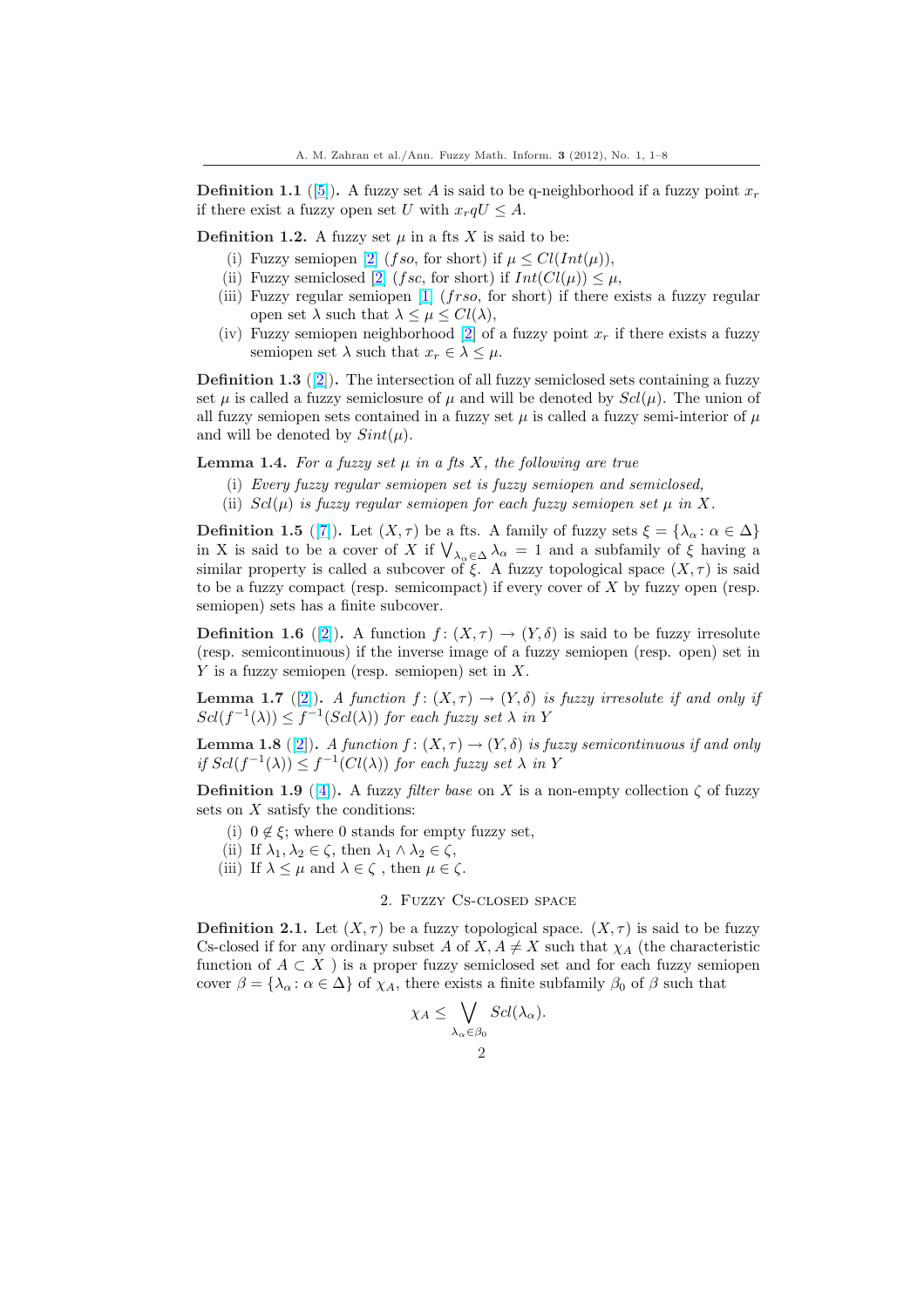Remark 2.2. From this definition it is clear that fuzzy Cs-closed ness implies fuzzy nearly C-compactness.

**Theorem 2.3.** In a fuzzy topological space  $(X, \tau)$ , the following statements are equivalent:

- (i)  $X$  is fuzzy  $Cs$ -closed.
- (ii) For each subset  $A \subset X$  such that  $\chi_A$  is a proper fuzzy semiclosed set and for each fuzzy regular semiopen cover  $\beta = {\lambda_\alpha : \alpha \in \Delta}$  of  $\chi_A$ , there exists a finite subfamily  $\beta_0$  of  $\beta$  such that

$$
\chi_A \leq \bigvee_{\lambda_\alpha \in \beta_0} \lambda_\alpha.
$$

(iii) For each subset  $A \subset X$  such that  $\chi_A$  is a proper fuzzy semiclosed set and for each family of fuzzy semiclosed sets  $\xi = \{\lambda_\alpha : \alpha \in \Delta\}$  such that

$$
\left(\bigwedge_{\lambda_{\alpha}\in\xi}\lambda_{\alpha}\right)\wedge\chi_{A}=0,
$$

there exists a finite subfamily  $\xi_0$  of  $\xi$  such that

$$
\left(\bigwedge_{\lambda_{\alpha}\in\xi_{0}}Sint(\lambda_{\alpha})\right)\wedge\chi_{A}=0.
$$

(iv) For each subset  $A \subset X$  such that  $\chi_A$  is a proper fuzzy semiclosed set and for each family  $\xi = {\lambda_\alpha : \alpha \in \Delta}$  of fuzzy semiclosed sets, if for each finite subfamily  $\xi_0$  of  $\xi$  we have ´

$$
\Big(\bigwedge_{\lambda_{\alpha}\in\xi_{0}}Sint(\lambda_{\alpha})\Big)\wedge\chi_{A}\neq0,
$$

then

$$
\left(\bigwedge_{\alpha\in\Delta}\lambda_{\alpha}\right)\wedge\chi_{A}\neq0.
$$

*Proof.* (i)  $\Rightarrow$  (ii) It follows from Lemma 1.4.

(ii)  $\Rightarrow$  (i) Let A be any subset of X such that  $\chi_A$  is a proper fuzzy semiclosed set and  $\beta = {\lambda_\alpha : \alpha \in \Delta}$  be a fuzzy semiopen cover of  $\chi_A$ . Then  $\xi = {Scl(\lambda_\alpha) : \alpha \in \Delta}$ is a fuzzy regular semiopen cover of  $\chi_A$ . By (ii) there exists a finite subfamily  $\xi_0$  of  $\xi$  such that  $\ddot{\phantom{0}}$ 

$$
\chi_A \leq \bigvee_{\lambda_\alpha \in \xi_0} \mathcal{S}cl(\lambda_\alpha).
$$

(ii)  $\Rightarrow$  (iii) Let A be any subset of X such that  $\chi_A$  is proper fuzzy semiclosed set and  $\beta = {\lambda_\alpha : \alpha \in \Delta}$  be a fuzzy semiclosed family such that

$$
\left(\bigwedge_{\lambda_{\alpha}\in\beta}\lambda_{\alpha}\right)\wedge\chi_{A}=0.
$$

Then  $\xi = \{Scl(1 - \lambda_{\alpha}) : \alpha \in \Delta\}$  is a fuzzy regular semiopen cover of  $\chi_A$  and hence there exists a finite subfamily  $\xi_0$  of  $\xi$  such that

$$
\chi_A \leq \bigvee_{\lambda_\alpha \in \xi_0} \frac{Scl(1-\lambda_\alpha)}{3}.
$$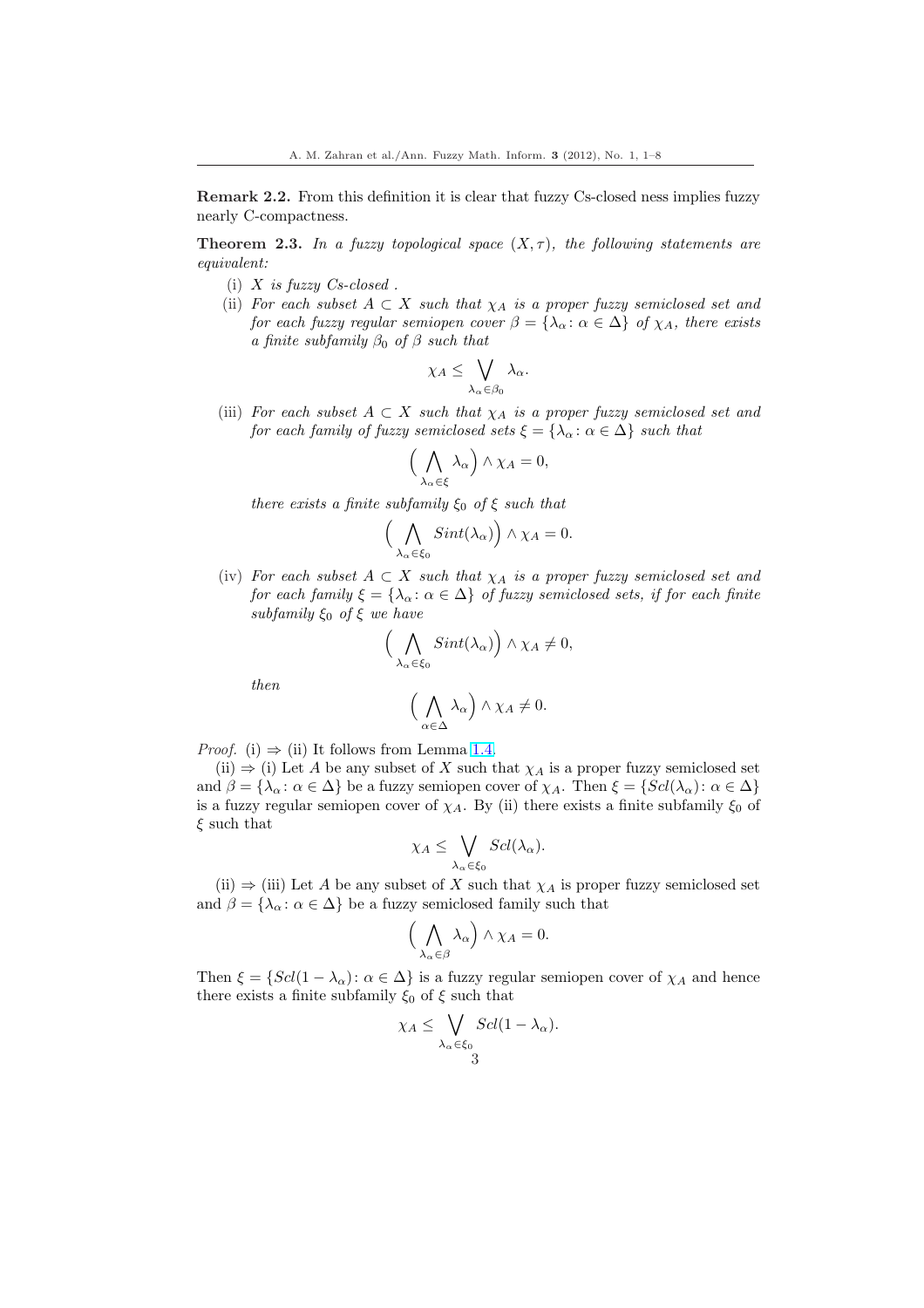Thus

$$
\left(1 - \bigvee_{\lambda_{\alpha} \in \xi_0} \operatorname{Sel}(1 - \lambda_{\alpha})\right) \le (1 - \chi_A)
$$

and hence

$$
\left(\bigwedge_{\lambda_{\alpha}\in\xi_{0}} Sint(\lambda_{\alpha})\right) \wedge \chi_{A} \leq (1-\chi_{A}) \wedge \chi_{A}
$$
  
=  $\chi_{X-A} \wedge \chi_{A}$   
=  $\chi_{(X-A)\cap A} = \chi_{\phi} = 0$ 

(iii)  $\Rightarrow$  (ii) Let A be any subset of X such that  $\chi_A$  is a proper fuzzy semiclosed set and  $\beta = {\lambda_\alpha : \alpha \in \Delta}$  be a fuzzy regular semiopen cover of  $\chi_A$ . Then

$$
\chi_A \leq \bigvee_{\lambda_\alpha \in \beta} \lambda_\alpha
$$

and hence

$$
1 - \chi_A \ge (1 - \bigvee_{\lambda_\alpha \in \beta} \lambda_\alpha)
$$

which implies

$$
\left(\bigwedge_{\lambda_{\alpha}\in\beta}(1-\lambda_{\alpha})\right)\wedge\chi_A\leq\chi_{X-A}\wedge\chi_A=0.
$$

So

$$
\xi = (1 - \lambda_{\alpha} : \alpha \in \Delta)
$$

is a family of a fuzzy semiclosed such that

$$
\Big(\bigwedge_{\lambda_\alpha\in\beta}(1-\lambda_\alpha)\Big)\wedge\chi_A=0.
$$

Then by (iii) there exists a finite subfamily  $\xi_0$  of  $\xi$  such that

$$
\left(\bigwedge_{\lambda_{\alpha}\in\xi_{0}}Sint(1-\lambda_{\alpha})\right)\wedge\chi_{A}=0,
$$

which implies

$$
\chi_A \leq \bigvee_{\lambda_\alpha \in \xi_0} \left(1 - Sint(1 - \lambda_\alpha)\right) \leq \bigvee_{\lambda_\alpha \in \xi_0} Sel(\lambda_\alpha) \leq \bigvee_{\lambda_\alpha \in \xi_0} \lambda_\alpha
$$

(iii)  $\Rightarrow$  (iv) Let A be any subset of X such that  $\chi_A$  is a proper fuzzy semiclosed set and  $\xi = {\lambda_\alpha : \alpha \in \Delta}$  be a family of fuzzy semiclosed sets such that for each finite family  $\xi_0$  of  $\xi$ ,  $\overline{a}$  $\ddot{\phantom{1}}$ 

$$
\Big(\bigwedge_{\lambda_{\alpha}\in\xi_0}\sin t(\lambda_{\alpha})\Big) \wedge \chi_A \neq 0.
$$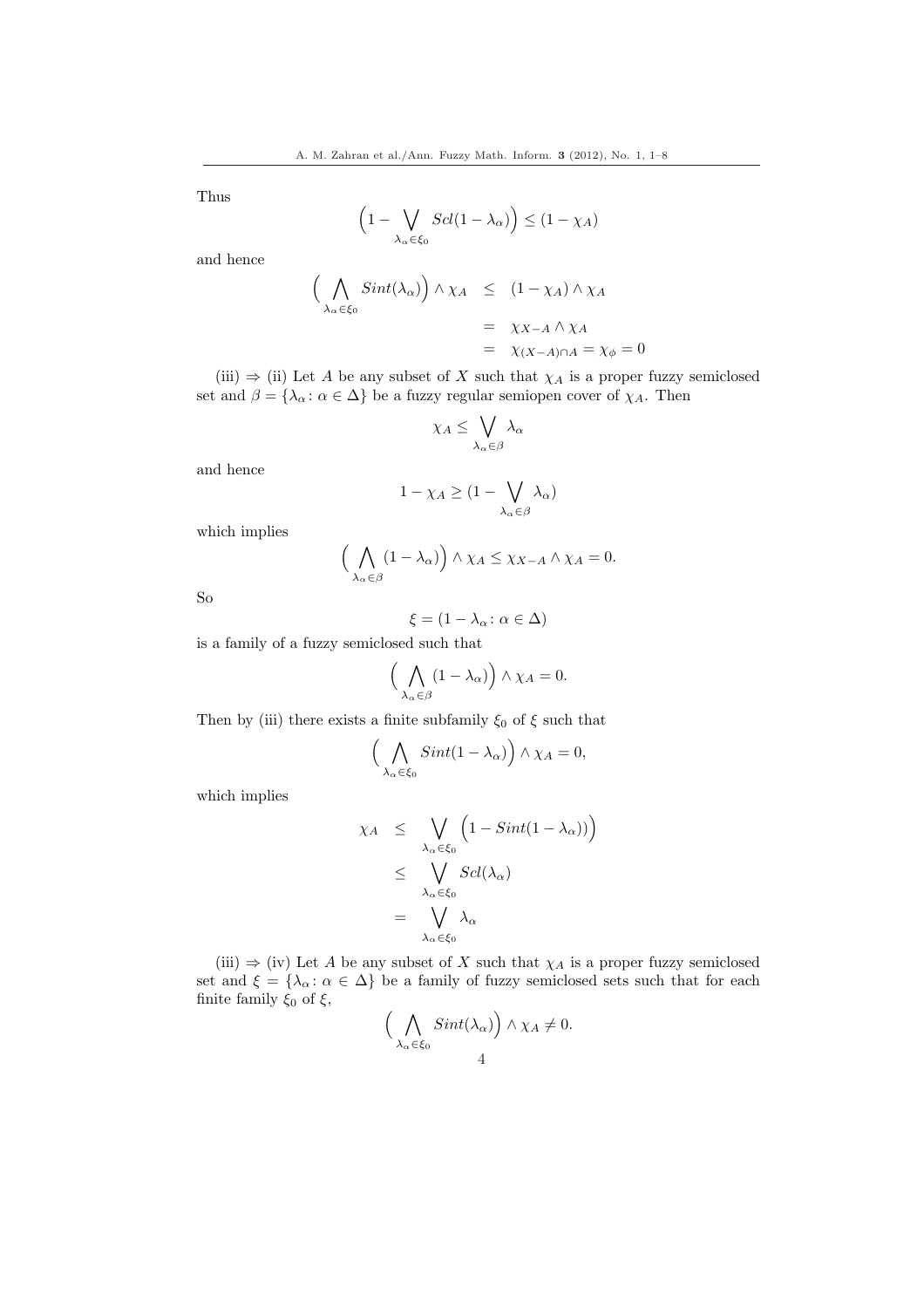Suppose that

$$
(\bigwedge_{\lambda_{\alpha}\in\xi}\lambda_{\alpha})\wedge\chi_A=0,
$$

then by (iii) there exists a finite subfamily  $\xi_0$  of  $\xi$  such that

$$
\Big(\bigwedge_{\lambda_{\alpha}\in\xi_0}Sint(\lambda_{\alpha})\Big)\wedge\chi_A=0,
$$

which a contradiction. Hence

$$
(\bigwedge_{\lambda_{\alpha}\in\xi}\lambda_{\alpha})\wedge\chi_A\neq 0.
$$

(iv)  $\Rightarrow$  (iii) Let A be any subset of X such that  $\chi_A$  is a proper fuzzy semiclosed set and  $\xi = \{\lambda_\alpha : \alpha \in \Delta\}$  be a family of fuzzy semiclosed sets such that

$$
(\bigwedge_{\lambda_{\alpha}\in\xi}\lambda_{\alpha})\wedge\chi_A=0.
$$

Suppose that for every finite subfamily  $\xi_0$  of  $\xi$  we have

$$
\Big(\bigwedge_{\lambda_{\alpha}\in\xi_0}\sint(\lambda_{\alpha})\Big)\wedge\chi_A\neq 0,
$$

then by (iv) we have

$$
(\bigwedge_{\lambda_{\alpha}\in\xi}\lambda_{\alpha})\wedge\chi_A\neq 0
$$

which a contradiction. Hence there exists a finite subfamily  $\xi_0$  of  $\xi$  such that

$$
\Big(\bigwedge_{\lambda_{\alpha}\in\xi_0}\sin t(\lambda_{\alpha})\Big)\wedge\chi_A=0.
$$

 $\Box$ 

**Theorem 2.4.** In a fuzzy topological space  $(X, \tau)$ , the following statements are equivalent:

- (i)  $X$  is fuzzy  $Cs$ -closed.
- (ii) If  $A \subset X$  such that  $\chi_A$  is a proper fuzzy semiclosed set and  $\beta = {\lambda_\alpha : \alpha \in \Delta}$ is a family of fuzzy semiclosed sets of X such that

$$
\chi_A \leq 1 - \bigwedge_{\lambda_\alpha \in \beta} \lambda_\alpha,
$$

then there exists a finite subfamily  $\beta_0$  of  $\beta$  such that

$$
\chi_A \leq 1 - \bigwedge_{\lambda_\alpha \in \beta_0} Sint(\lambda_\alpha).
$$

*Proof.* (i)  $\Rightarrow$  (ii) Let A be any subset of X such that  $\chi_A$  is a proper fuzzy semiclosed set and  $\beta = {\lambda_\alpha : \alpha \in \Delta}$  be a family of fuzzy semiclosed sets of X such that

$$
\chi_A \leq 1 - \bigwedge_{\lambda_\alpha \in \beta} \lambda_\alpha = \bigvee_{\lambda_\alpha \in \beta} (1 - \lambda_\alpha).
$$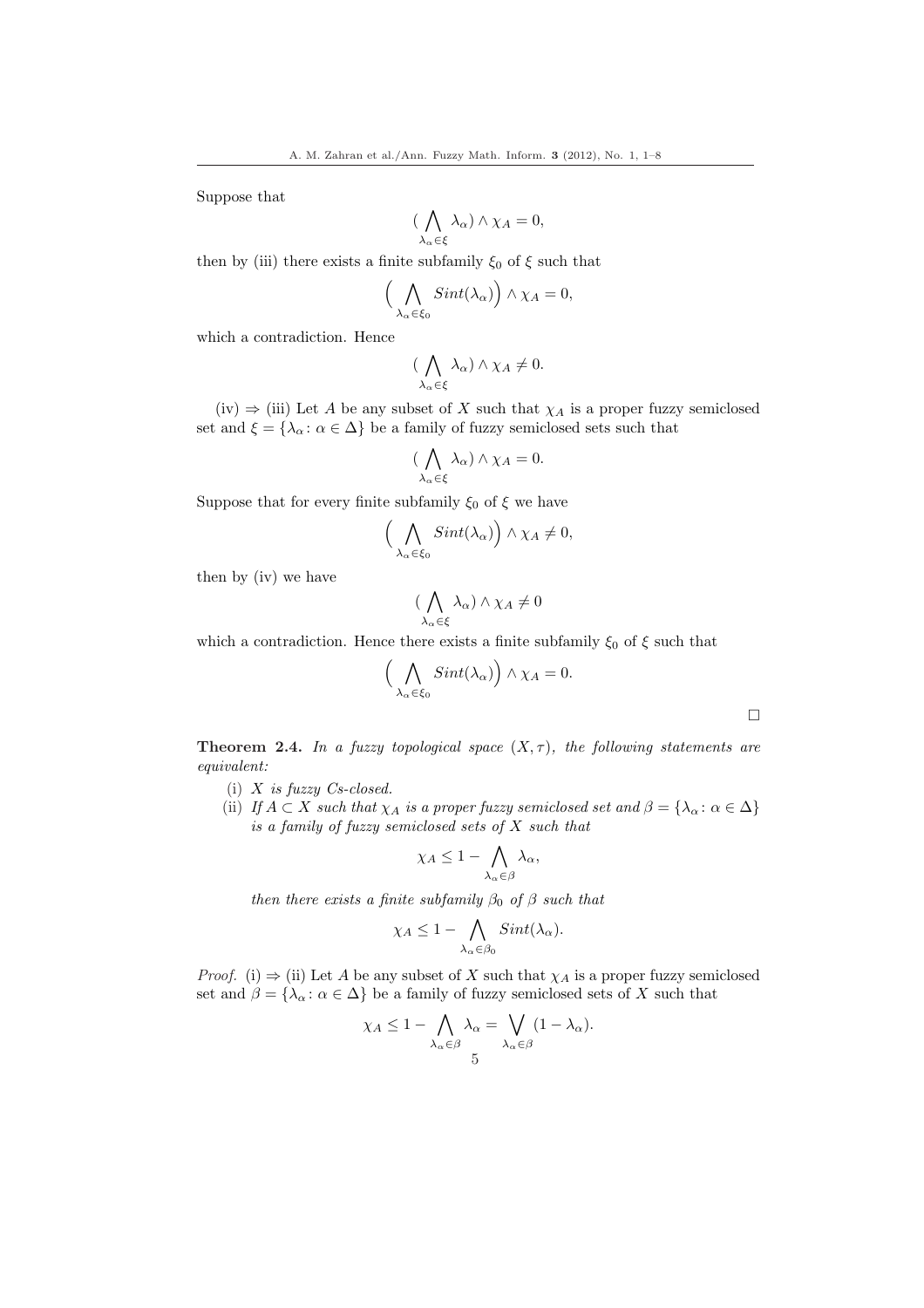Hence  $\xi = \{1 - \lambda_{\alpha} : \alpha \in \Delta\}$  is a fuzzy semiopen cover of  $\chi_A$ . Since X is fuzzy Cs-closed , then there exists a finite subfamily  $\xi_0$  of  $\xi$  such that

$$
\chi_A \leq \bigvee_{\lambda_\alpha \in \xi_0} Sel(1 - \lambda_\alpha) = \bigvee_{\lambda_\alpha \in \xi_0} \left(1 - Sint(\lambda_\alpha)\right)
$$
  
= 
$$
1 - \bigwedge_{\lambda_\alpha \in \xi_0} Sint(\lambda_\alpha).
$$

(ii)  $\Rightarrow$  (i) Let A be any subset of X such that  $\chi_A$  is a proper fuzzy semiclosed set and  $\beta = {\lambda_\alpha : \alpha \in \Delta}$  be a fuzzy semiopen cover of  $\chi_A$ . Then  $\xi = {\{1 - \lambda_\alpha : \alpha \in \Delta}\}$ is a family of fuzzy semiclosed sets such that

$$
\chi_A \leq \bigvee_{\lambda_\alpha \in \beta} \lambda_\alpha = \bigvee_{\lambda_\alpha \in \beta} \left( 1 - (1 - \lambda_\alpha) \right)
$$

$$
= 1 - \bigwedge_{\lambda_\alpha \in \beta} (1 - \lambda_\alpha)
$$

Hence by (ii) there exists a finite subfamily  $\xi_0$  of  $\xi$  such that

$$
\chi_A \le 1 - \bigwedge_{\lambda_\alpha \in \xi_0} Sint(1 - \lambda_\alpha) = \bigvee_{\lambda_\alpha \in \xi_0} \left(1 - Sint(1 - \lambda_\alpha)\right)
$$
  
= 
$$
\bigvee_{\lambda_\alpha \in \xi_0} Scl(\lambda_\alpha).
$$

Thus X is fuzzy Cs-closed .  $\Box$ 

**Definition 2.5.** Let  $(X, \tau)$  be a fuzzy topological space. A fuzzy filter  $\zeta$  in X is said to be semi adherence convergent if every fuzzy semiopen neighborhood of the adherence set of  $\zeta$  contains an element of  $\zeta$ , where the adherence set of  $\zeta$  is defined  $\alpha$  addeduce set of  $\zeta$  con<br>by  $\Lambda\{Scl(\mu): \mu \in \zeta\}.$ 

**Theorem 2.6.** If  $(X, \tau)$  is fuzzy Cs-closed, then every fuzzy semiopen filter is semi adherence convergent.

Proof. Let  $(X, \tau)$  be fuzzy Cs-closed,  $\zeta$  be any fuzzy semiopen filter with semi adherence set  $\lambda$  of  $\zeta$  and  $\rho$  be a fuzzy semiopen neighborhood of  $\lambda$ . Then  $\lambda =$  $\Lambda\{Scl(\mu): \mu \in \zeta\}$  and  $\lambda \leq \rho$  and hence  $1 - \rho$  is fuzzy semiclosed. Since

$$
1 - \rho \le 1 - \lambda = 1 - \bigwedge_{\mu \in \zeta} Sel(\mu)
$$

$$
= \bigvee_{\mu \in \zeta} \left(1 - Sel(\mu)\right)
$$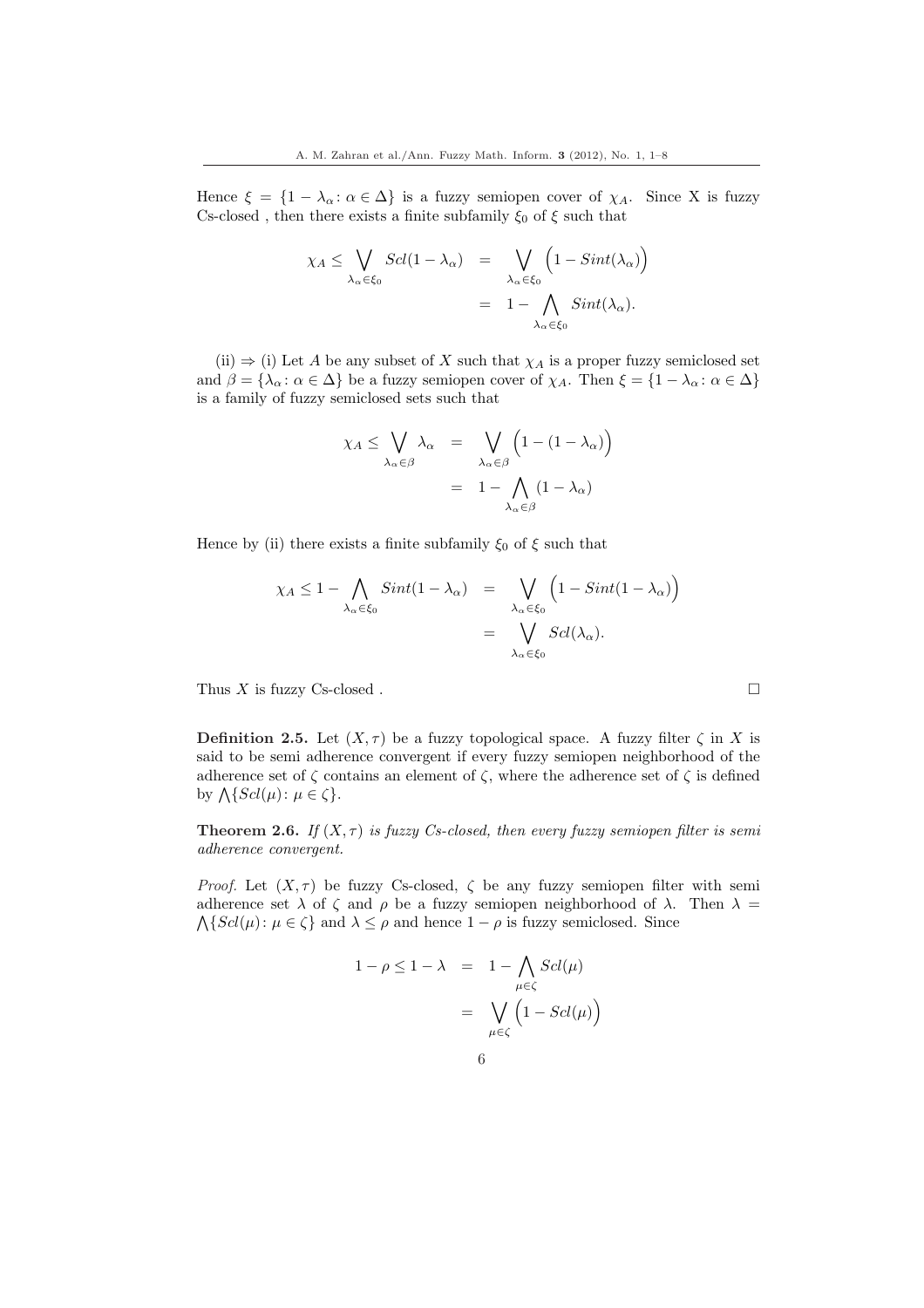Then  $\{1 - Scl(\mu): \mu \in \zeta\}$  is a fuzzy semiopen cover of a fuzzy semiclosed set  $1 - \rho$ and hence there exists a finite subfamily  $\{1 - Scl(\mu_{\alpha}) : \alpha = 1, 2, ..., n\}$  such that

$$
1 - \rho \leq \sqrt{\sum_{\alpha=1}^{n} Scl(1 - Scl(\mu_{\alpha}))}
$$
  
= 
$$
\sqrt{\sum_{\alpha=1}^{n} (1 - Sint(Scl(\mu_{\alpha})))}
$$
  
= 
$$
1 - \bigwedge_{\alpha=1}^{n} Sint(Scl(\mu_{\alpha}))
$$
  
= 
$$
1 - \bigwedge_{\alpha=1}^{n} Scl(\mu_{\alpha})
$$

and hence

$$
\bigwedge_{\alpha=1}^n Sel(\mu_\alpha) \le \rho.
$$

Since  $\mu_{\alpha} \leq Scl(\mu_{\alpha})$  for each  $\alpha = 1, 2, ..., n$ , then

$$
\bigwedge_{\alpha=1}^n \mu_\alpha \leq Scl(\mu_\alpha) \leq \rho
$$

Put  $\gamma = \bigwedge_{\alpha=1}^n \mu_\alpha$ , then  $\gamma \in \zeta$  and hence  $\rho$  contains  $\gamma$ . Therefore  $\zeta$  is semi-adherence  $\Box$ convergent.  $\Box$ 

**Theorem 2.7.** Let  $f: (X, \tau) \to (Y, \delta)$  be a function from a fts  $(X, \tau)$  to a fts  $(Y, \delta)$ . Then the image of a fuzzy Cs-closed space under a fuzzy irresolute function is fuzzy Cs-closed.

*Proof.* Let  $f: (X, \tau) \to (Y, \delta)$  be a fuzzy irresolute function from fuzzy Cs-closed X onto Y and let  $A \subset Y$  be any subset of Y such that  $\chi_A$  is fuzzy semiclosed in Y. Let  $\beta = {\lambda_\alpha : \alpha \in \Delta}$  be a fuzzy semiopen cover of  $\chi_A$  in Y. Since f is fuzzy irresolute, then  $f^{-1}(\chi_A)$  is a fuzzy semiclosed set in X and  $\{f^{-1}(\lambda_\alpha): \alpha \in \Delta\}$  is a fuzzy semiopen cover of  $f^{-1}(\chi_A)$  in X. Since X is fuzzy Cs-closed, then there is a finite subfamily  $\{f^{-1}(\lambda_\alpha): \alpha = 1, 2, ..., n\}$  such that

$$
f^{-1}(\chi_A) \leq \bigvee_{\alpha=1}^n \operatorname{Sel}\left(f^{-1}(\lambda_\alpha)\right)
$$
  
\$\leq \bigvee\_{\alpha=1}^n f^{-1}\left(\operatorname{Sel}(\lambda\_\alpha)\right) \qquad \text{By Lemma 1.7,}

and hence

$$
\chi_A \leq \bigvee_{\alpha=1}^n \mathcal{S}cl(\lambda_\alpha)
$$

7

Thus Y is fuzzy Cs-closed.  $\Box$